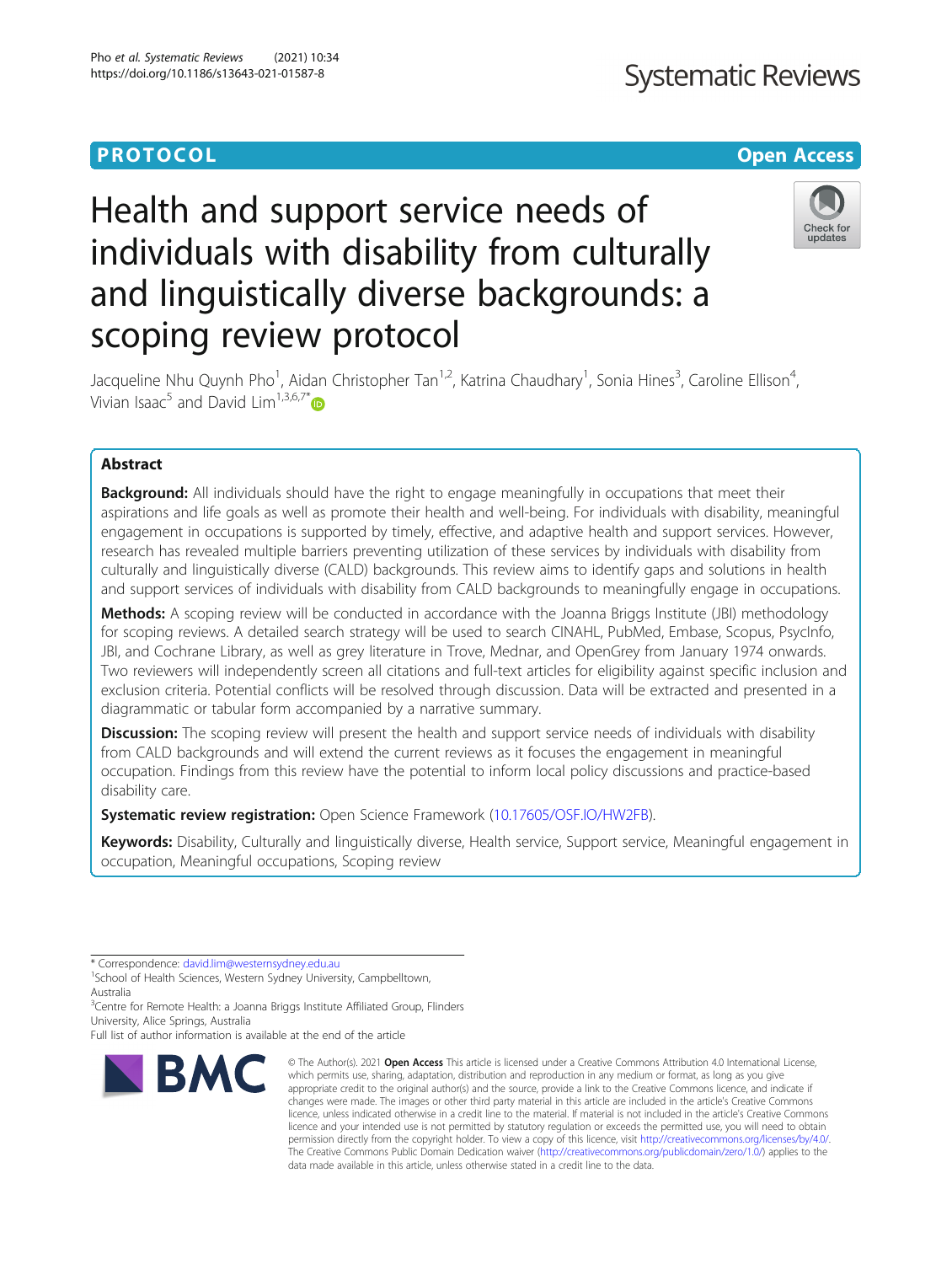#### Background

All individuals should have the right to engage meaningfully in occupations that meet their aspirations and life goals as well as promote their health and well-being [\[1](#page-5-0)]. Meaningful engagement in occupation or meaningful occupation refers to the range of activities, occupations, or pastimes that individuals engage in that are personally or culturally important to, or valued by the individual and provides enjoyment, a sense of self-worth or identity, belonging, or fulfillment [\[2](#page-5-0), [3\]](#page-5-0). Research has consistently demonstrated that engagement in meaningful occupations positively impact on health and well-being [[2,](#page-5-0) [4](#page-5-0)–[9\]](#page-5-0). For example, a systematic review on the wellbeing of elderly individuals showed well-being to be dependent on and enhanced by a range of occupations that provide meaning and value to their life [[10](#page-5-0)]. Similarly, Eakman et al. depicted meaningful engagement in occupation to be associated with better psychological well-being and health-related quality of life [\[11](#page-5-0)], and a critical review provided moderate to strong evidence that occupation has an important influence on health and well-being [\[12](#page-5-0)]. A lack of meaningful occupation has negative effects on health and well-being.

However, there are multiple barriers preventing meaningful engagement in occupations for individuals with disability. This includes policy and practices failing to meet the health and well-being needs of people with disability [\[9](#page-5-0), [13](#page-5-0)], such as the failure to provide for the inherent ongoing support for individuals in one or more major life activity [\[14](#page-5-0), [15](#page-5-0)]. Specifically, Law et al. reported that for children with physical disability, restricted physical, social, and institutional environments limit a child's engagement in their meaningful occupations [[16\]](#page-5-0).

In Australia, it was reported that in 2018, 4.4 million Australians are living with a disability, of which approximately 23% are from a culturally and linguistically diverse (CALD) background [[17](#page-5-0)]. The National Disability Insurance Scheme (NDIS) is a new scheme implemented in Australia in 2013 with the aim of increasing funding options and access to support through services to individuals living with permanent and significant disability under the age of  $65$  [\[18\]](#page-5-0). An objective of this publicly funded insurance scheme is to facilitate the "development of a nationally consistent approach to the access, and the planning and funding of, supports for people with disability" [\[19](#page-5-0)], giving individuals more choice and control over their care. To reduce some of the barriers preventing meaningful engagement in occupations by individuals with disability in Australia, the NDIS provides individualized support packages that allow participants to choose services and supports that are reasonable and necessary to support their life and pursuit of their goals and/or meaningful occupation  $[18]$  $[18]$  $[18]$ . However, to be eligible for these packages, the NDIS places the onus of proof on individuals with disability to demonstrate their eligibility [\[19](#page-5-0)], relying on the individuals' underlying health literacy and fluency in English for self-activation and decision-making. This indirect discrimination against individuals with disability from non-English speaking CALD backgrounds may make them less likely to seek out support services and less successful in effectively advocating for their needs [[20](#page-5-0)]. Despite the CALD communities having the same prevalence of disability compared to the mainstream Australian population [\[21](#page-5-0)], the utilization of support services by individuals with disability from CALD backgrounds is lower [\[8](#page-5-0), [22\]](#page-5-0). Specifically, the participation rate of CALD individuals in the NDIS is currently only 7.2%, as opposed to CALD individuals with disability, making up roughly 23% of the disabled population [\[21](#page-5-0), [23](#page-5-0)]. This is approximately half to one-third the rate of NDIS usage by CALD individuals with disability as compared to participants from non-CALD backgrounds [[21\]](#page-5-0). The disparity in support service utilization may be a product of culturally and/or linguistically inappropriate services, failure to accommodate traditional health practices and beliefs, direct discrimination based on race, or indirect discrimination through unconscious biases [[21,](#page-5-0) [24,](#page-5-0) [25\]](#page-6-0).

The United Nations Convention on the Rights of Persons with Disabilities, ratified by 181 countries, affirms the rights of individuals with a disability to receive equal opportunity and participation in society and the highest standard of health care without discrimination [\[26](#page-6-0)]. However, it does not address the direct and indirect cultural and racial discrimination towards CALD groups with disability. In Australia, there are specific legislations such as the Disability Discrimination Act 1992 and Racial Discrimination Act 1975, which make it unlawful to discriminate on the basis of disability and race. Yet in reality, research has revealed that some individuals with disability from CALD backgrounds continue to experience actual and de facto discrimination in accessing and utilizing health and support services [[21\]](#page-5-0).

Meaningful engagement in occupations for individuals with disability from CALD backgrounds is largely influenced by both health and support services as they can act as enablers providing care and delivery of resources to improve or maintain function, manage chronic complex conditions, disease, or injury [[27,](#page-6-0) [28\]](#page-6-0). It is important that the health and support service needs of individuals with disability from CALD backgrounds are met to facilitate their meaningful engagement in occupations. Individuals with disability are reported to require more health and support services than those without disabilities [[29\]](#page-6-0); therefore, it is reasonable to anticipate an increased rate of health and support service utilization for this population. However, research has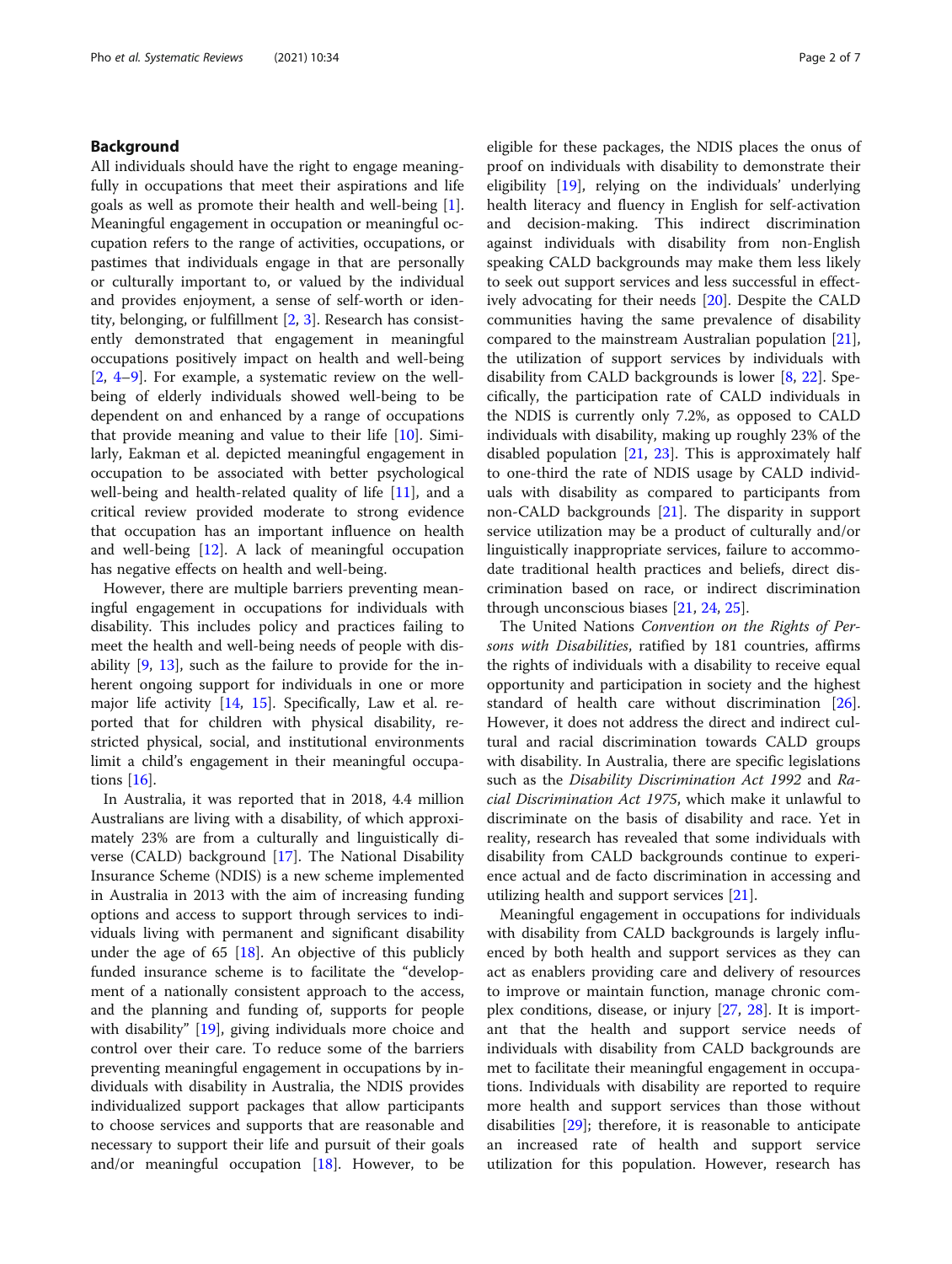consistently revealed that CALD groups with disability underutilize these health and support services and that such underutilization is dynamic throughout generations [[21,](#page-5-0) [30](#page-6-0)]. For example, in regard to health services, research on refugee children and adolescents in South Australia revealed that only 21% of those who reported clinically relevant depression symptoms had accessed mental health services [\[31](#page-6-0)]. Of those participants, 90% reported they would not use mental health services due to barriers in lack of culturally appropriate health care. The Federation of Ethnic Communities' Councils of Australia's review on older individuals from CALD backgrounds affirmed that the underutilization of health and support services by older individuals from CALD backgrounds was not due to lesser needs but is attributed to barriers such as challenges in understanding the Australian systems of care, ability to successfully navigate the healthcare systems, and lack of access to culturally safe and appropriate services [\[30](#page-6-0)].

The Australian findings are not unique. Similarly in the USA, a study exploring the perspectives of Asian immigrant parents with children who have special health care needs reported parents experiencing cultural and language barriers in their understanding and navigation of the healthcare system [\[32\]](#page-6-0). Mirza et al. concluded that existing service systems in the Midwest failed to meet the disability-related needs of refugees, with participants reporting a lack of knowledge related to disability rights and resources and some health care professionals not considering participants' cultural traditions [\[33\]](#page-6-0). Conversely in New Zealand, Mortensen et al. found that the use of cultural caseworkers for children with disability led to benefits for the children's family including improved access, increase knowledge about health and support services, and improved relationships with their health services [\[34](#page-6-0)].

Due to the heterogeneity of the CALD community and the various types of disability, there does not exist a one size fits all solution. Most of the prominent literature focuses on the multicultural issues encountered by recently arrived refugees and asylum seekers, with other CALD groups being underrepresented [[35](#page-6-0)]. As countries become more culturally and linguistically diverse, it is imperative that health and support systems are responsive to the health and support service needs of individuals with disability from CALD backgrounds so as to facilitate meaningful engagement in occupations.

The aim of this scoping review is to identify and describe the health and support service needs of individuals with disability from CALD backgrounds to aid meaningfully engagement in occupations. A scoping review methodology is chosen for its ability to provide a broad overview of the available evidence and include findings from a broader range of CALD individuals with disability [\[36,](#page-6-0) [37\]](#page-6-0).

With the completion of the preliminary search on CINAHL in January 2020, no studies were found which discussed the influence of health and support services on meaningful engagement in occupation or what makes occupations meaningful, specific to individuals with disability from CALD backgrounds. Studies referring to other population groups such as individuals with dementia living in residential aged care [[38\]](#page-6-0), and engagement in community health programs by non-specific disadvantaged populat[ion](#page-6-0)s [39] were found.

#### Review questions

The specific review questions that will be guiding this study are as follows:

- 1. What are the health and support service needs of individuals with disability from CALD backgrounds to meaningfully engage in occupation?
- 2. What are the gaps in existing health and support services of individuals with disability from CALD backgrounds?

#### **Methods**

#### Study design

The proposed scoping review will be conducted in accordance with the JBI methodology for scoping reviews [[40\]](#page-6-0), to assess and synthesize the evidence in published and unpublished literature on individuals with disability from CALD backgrounds. The present scoping review protocol has been registered with the Open Science Framework (registration number: osf.io/hw2fb) and is being reported in accordance with the reporting guidance provided in the Preferred Reporting Items for Systematic Reviews and Meta-Analyses for Protocols (PRIS MA-P) statement [\[41](#page-6-0)] (see checklist in Additional file [1](#page-5-0)). The proposed review will be reported in accordance with the reporting guidance provided in the Preferred Reporting Items for Systematic Reviews and Meta-analyses extension for Scoping Reviews (PRISMA-ScR) [[42](#page-6-0)]. Any amendments made to this protocol when conducting the study will be outlined and reported in the final manuscript.

#### Eligibility criteria

#### **Participants**

This scoping review will consider all published and unpublished studies relevant to individuals with disability from CALD backgrounds and their health and support service needs. Individuals from CALD backgrounds are defined mainly by their country of birth, language spoken at home, or characteristics including year of arrival in the adopted country and parents' country of birth [[43](#page-6-0)].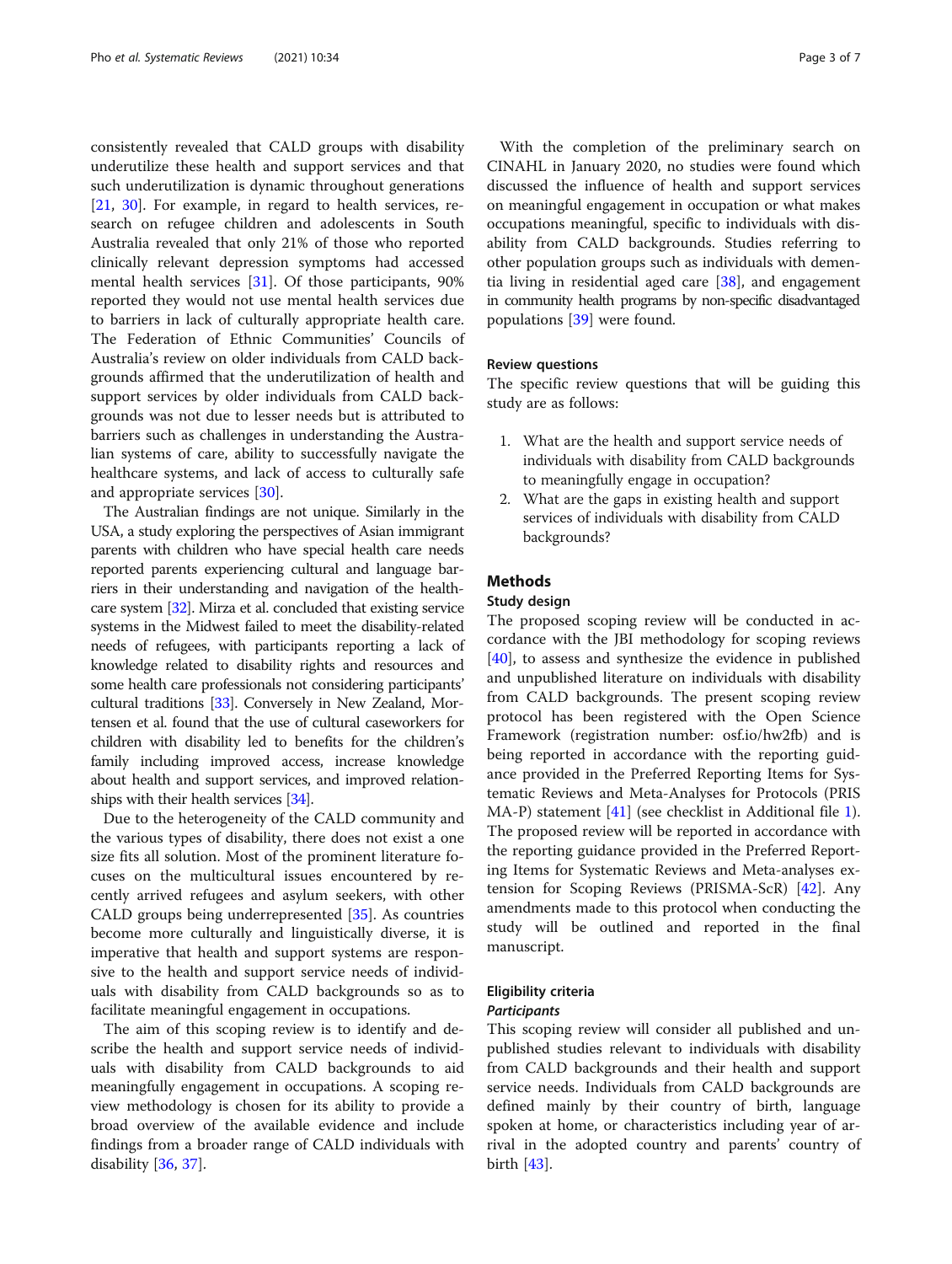Disability is defined as the interaction between an individual's impairment in their body structure or function and their personal and environmental factors that lead to activity limitations and participation restrictions, and prevent meaningful engagement in occupations [\[44](#page-6-0)].

#### Concept

The review will consider all studies that describe the health service and health service needs related to individuals with disability from CALD backgrounds. These services are practices that assess, document, maintain, or improve an individual's health, treat and diagnose illness or disability, or prescribe medication [\[45](#page-6-0)].

Studies that describe support service and support needs related to disability will be considered. These services include government services that provide income support to individuals with disability and provision of services and/or funds to organizations to carry out services [\[46](#page-6-0)].

Studies that describe meaningful engagement in occupations at a healthcare level will be considered. Meaningful engagement in occupations is the degree to which an individual finds their occupations to be worthwhile, important, and in line with their values and sense of self [[3,](#page-5-0) [11](#page-5-0)]. Occupation refers to a wide range of activities that individuals "need to, want to, are expected to do" [[3\]](#page-5-0) that are worthwhile, important, and compatible with their values and sense of self, ultimately bringing meaning to their life [\[2,](#page-5-0) [3](#page-5-0), [12\]](#page-5-0).

#### **Context**

Research conducted in primary and secondary health and support care setting will be considered. Primary care is usually the first contact an individual has with the health system and covers the majority of an individual's health needs, and delivers community-based care by various health professionals [[37,](#page-6-0) [47](#page-6-0), [48](#page-6-0)]. Secondary care requires more specific knowledge, skills, and equipment and is provided by a specialist or hospital upon referral by a primary care professional [\[49](#page-6-0)].

#### Study types

This scoping review will consider experimental and quasi-experimental studies, analytical observational studies, descriptive observational studies, qualitative studies, systematic reviews, and text and opinion papers that meet the inclusion criteria. Studies published in the English language will be included. Studies published since January 1974 will be included in order to be comprehensive and attempt to "cover the field". The index year was chosen as it was the year after the Immigration Restriction Act 1901 was definitively abolished. This Act restricted immigration of people of non-European ethnic origin to Australia; the abolition of this legislation

removed the direct discrimination of individuals based on race.

#### Search strategy

A three-step search strategy will be undertaken [[40](#page-6-0)]. An initial search strategy was devised in consultation with a librarian (KC) and employed on CINAHL (EBSCOhost) in January 2020 to identify relevant articles, the text words contained in the titles and abstracts of relevant articles, and the index terms used to describe the articles to develop a full search strategy (see Additional file [2](#page-5-0)). Initial keywords include disability, culturally and linguistically diverse, multicultural, culturally diverse, linguistically diverse, ethnic minority, minority group, immigrant, migrant, health service, support service, and disability service. A second search will be undertaken including all identified keywords and index terms, which will be adapted for each database. The databases to be searched include PubMed, Embase (Ovid), Scopus, PsycInfo (EBSCOhost), and Johanna Briggs Institute and Cochrane Library, as well as searching for grey literature in Trove, Mednar, OpenGrey, and Google Scholar. Boolean operators and wildcards were applied to search terms to ensure a comprehensive search. Thirdly, the reference list of identified reports and articles will be searched for additional sources. The final search strategies will be reported in the final scoping review report.

#### Study selection

This review will include studies relevant to individuals with disability from CALD backgrounds and their health and support service needs. Following the search, all identified citations will be collated and uploaded into Endnote X9 (Clarivate Analytics, PA, USA), and duplicates will be removed. Prior to each stage of screening, reviewers will pilot the eligibility criteria on a random sample of 20 titles/abstracts and 5 full-text studies, with further pilot rounds conducted on an as-needed basis. Titles and abstracts will be screened by at least two independent reviewers (JP, DL, AT, KC) for assessment against the inclusion criteria for the review. An initial calibration will be conducted on 5 randomly selected articles to ensure high inter-rater agreement. The full text of selected literature will be retrieved and assessed in detail against the inclusion criteria (see Additional file [3](#page-5-0)). Full-text papers that do not meet the inclusion criteria will be excluded, and reasons for exclusion will be provided in an appendix in the final scoping review report. The results of the search will be reported in full in the final report and presented in a PRISMA flow diagram [[42\]](#page-6-0) (see Additional file [4](#page-5-0)). Any disagreement that arises between the reviewers will be resolved through discussion and consensus.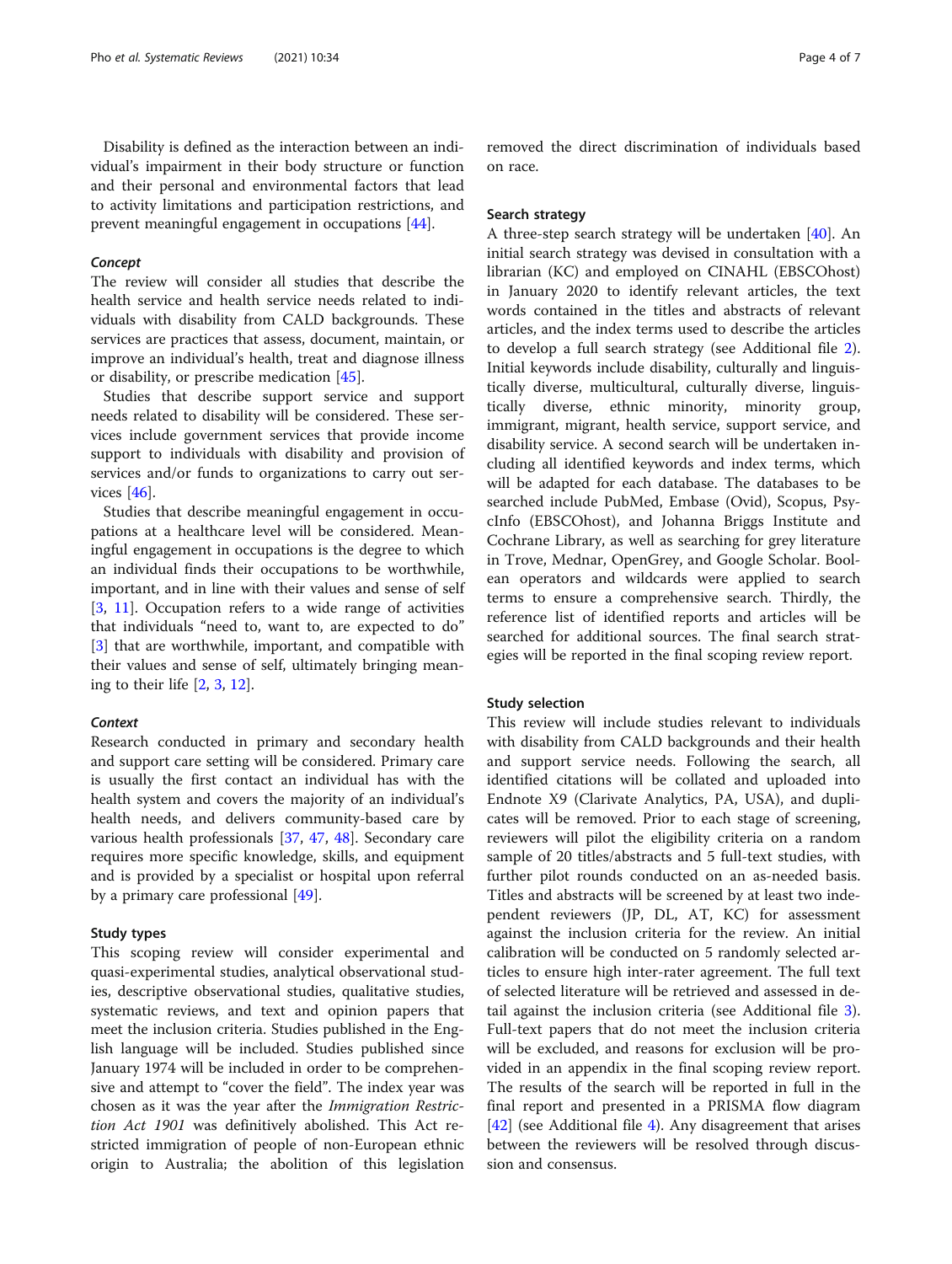#### Data extraction

Data will be extracted from papers included in the scoping review as free-text variables using a modified JBI data extraction instrument  $[40]$  $[40]$  (see Additional file [5\)](#page-5-0) by at least two reviewers (JP, DL, AT). The data extraction instrument was pilot tested on five eligible studies retrieved from the initial pilot-literature search conducted in January 2020. Further piloting will be conducted on an as-needed basis. Microsoft Excel will be used to manage the data extracted including the citation and study information (author, year of publication, aim, study population, study design, setting, and methodology), as well as results relevant to the scoping review (type of CALD groups, type of disability, micro-meso-macro system factors, and relevant key findings on the health and support services needs and gaps in existing services). Where required, authors of papers will be contacted to request missing or additional data. Throughout the extraction process, reviewers will meet and compare findings to ensure reliability and reproducibility among data collection approaches. Disagreement or discrepancies between reviewers, during any phase of the review process, will be recorded, and an independent reviewer (SH and VI) will be an arbiter, if necessary.

#### Quality appraisal

Quality appraisal will be undertaken independently by two reviewers for all included studies using the appropriate JBI appraisal tools [[50\]](#page-6-0) to assess the methodological quality of the studies and ROBINS-I tool for assessing the risk of bias in observation studies [\[51\]](#page-6-0). Risk of bias will be assessed independently, in duplicate, by two reviewers. Any discrepancy, including the quality appraisal of observational studies using the JBI and ROBINS-I tools, will be discussed between reviewers to obtain consensus. A kappa coefficient will be obtained. Given the aim of the scoping review to capture the breadth of available literature, the function of the quality appraisal was not selective but rather descriptive and aid in data analysis and interpretation, especially in the context of gaps in the evidence base [[52\]](#page-6-0). Thus, all studies will remain included. Random audit of five included studies will be conducted by SH and VI.

#### Data presentation and analysis of results

To illustrate and summarize the main findings, the results of the scoping review will be presented, where appropriate, in a tabular form or as a diagram in a manner that aligns with the objective of this scoping review. A narrative summary will accompany the tabulated results and will describe how the results relate to the review objective and questions [[42\]](#page-6-0). The results will be classified under key conceptual categories that will be obtained during the data extraction process. Common key health and support service needs of individuals with disability from CALD backgrounds to meaningfully engage in occupation identified through the review will be presented as a summary to help illustrate the unique challenges and gaps in existing health and support services, and provide information on how policy may be improved for better engagement in meaningful occupation.

A deductive content analysis framework will be employed to summarize and search for the gaps in health and support services and needs of individuals with disability from CALD backgrounds in accordance with the JBI scoping review methodology [[40\]](#page-6-0). The framework will be used to organize findings from the studies within the individual (micro), interpersonal (meso), organizational (exo), community (macro), and public policy (chrono) level system. Frequency (proportion) of barriers and enablers, patients' quality of life (based on patients' score in scale), and satisfaction (based on patients' score in scale) from the quantitative analysis may be tabulated. Qualitative research findings will, where possible, be pooled using JBI-QARI. This will involve the aggregation or synthesis of findings to generate a set of statements that represent that aggregation, through assembling the findings rated according to their quality and categorizing these findings on the basis of similarity in meaning.

#### **Discussion**

Since our preliminary literature search identified a paucity of publications pertaining to individuals with disability from CALD backgrounds, a scoping review was chosen for its utility in mapping major concepts across a diversity of literature to provide a descriptive overview of the degree, scope, and nature of research activities in a broad topic area and identify gaps in evidence [\[40](#page-6-0), [52](#page-6-0)]. It is expected that the findings of this review will provide evidence of the health and support service needs of individuals with disability from CALD backgrounds. Furthermore, gaps in existing health and support services of individuals with disability from CALD backgrounds will be described. The review will extend and progress the current knowledge on caring for individuals with disability as it focuses on CALD communities and engagement in meaningful occupation. This protocol is co-designed with CALD stakeholders (VI, DL, KC and JP), individual with disability (CE), and caring responsibility (DL); the Authors have worked in this field. Results of the review will be disseminated through a peer-reviewed publication published in the public domain, will inform subsequent studies in this program of research and has the potential to inform local policy discussions and practicebased disability care. Furthermore, through publishing this research protocol, we encourage practitioners, scholars, researchers, policymakers, and consumers to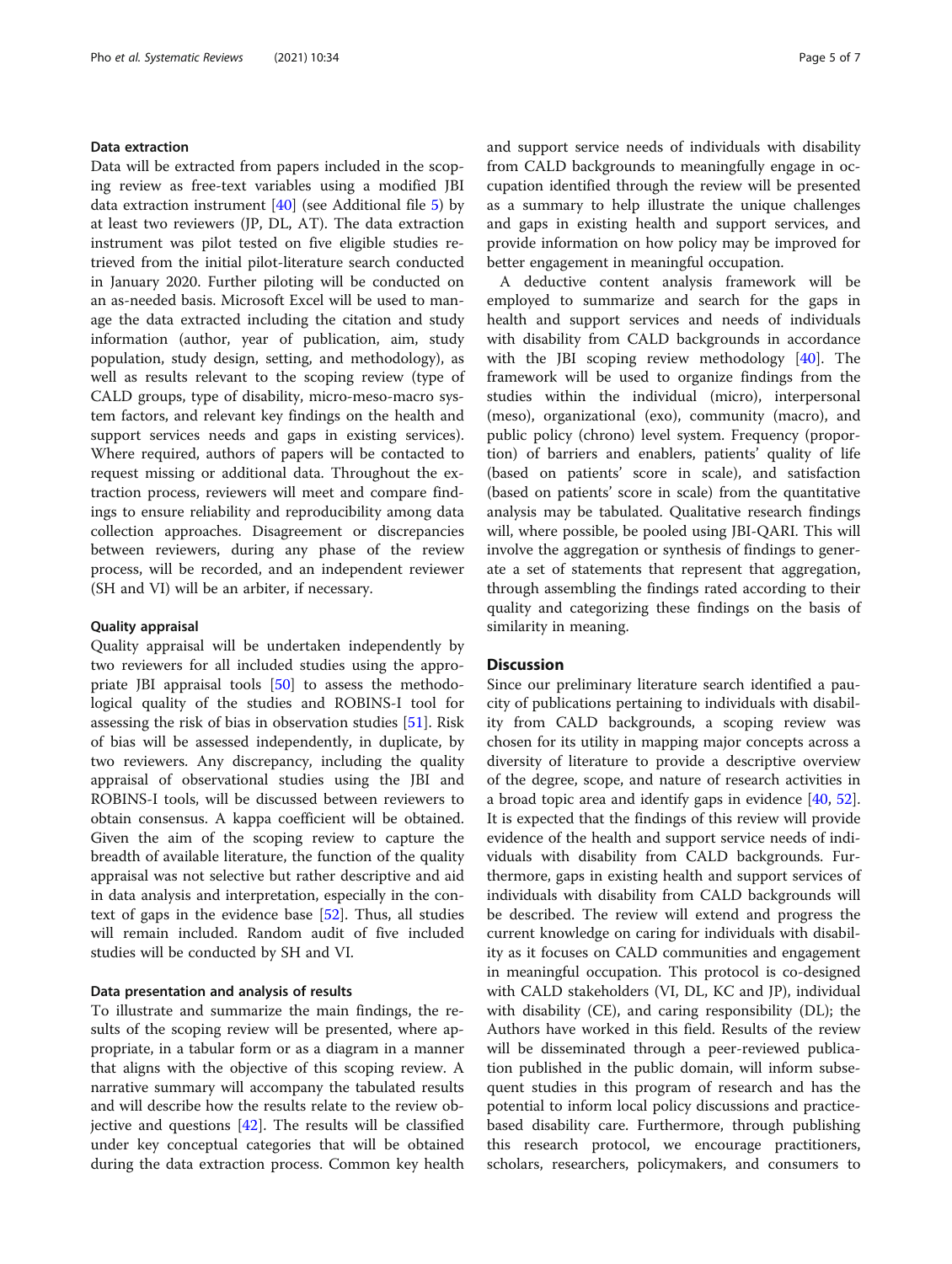<span id="page-5-0"></span>start the conversation and community of practice on caring for and working with individuals with disability from diverse cultural and linguistic backgrounds, so that health and support services are inclusive and responsive to needs.

This scoping review is constrained to Australian studies and papers published in English, therefore, limits the validity of the findings. Nevertheless, to our knowledge, this scoping review is the first time the health and support service needs of individuals from CALD backgrounds living with disability and the gaps in the current system have been reviewed since the introduction of the publicly funded NDIS. It is the intention that this scoping review will inform future program of research such as a sequential qualitative stakeholders' interviews to validate and explain the findings from this scoping review.

#### Supplementary Information

The online version contains supplementary material available at [https://doi.](https://doi.org/10.1186/s13643-021-01587-8) [org/10.1186/s13643-021-01587-8.](https://doi.org/10.1186/s13643-021-01587-8)

Additional file 1. PRISMA-P 2015 Checklist.

Additional file 2. Search strategy for CINAHL (EBSCOhost).

Additional file 3. Inclusion and exclusion criteria.

Additional file 4. PRISMA 2009 Flow Diagram.

Additional file 5. Data instruction instrument.

#### Abbreviations

CALD: Culturally and linguistically diverse; JBI: Joanna Briggs Institute; NDIS: National Disability Insurance Scheme; CRPD: Convention on the Rights of Persons with Disabilities; PRISMA: Preferred Reporting Items for Systematic Reviews and Meta-analyses; PRISMA-P: Preferred Reporting Items for Systematic Review and Meta-Analysis Protocols; PRISMA-ScR: The Preferred Reporting Items for Systematic reviews and Meta-Analyses extension for Scoping Reviews

#### Acknowledgements

Not applicable.

#### Authors' contributions

DL and JP devised the project concept. DL, JP, AI, SH, CE, and VI reviewed and edited the protocol. KC assisted in devising the initial search strategy. All authors approved the final manuscript.

#### Funding

This research received no funding or other support.

#### Availability of data and materials

All data and materials generated or analyzed are included in this article.

#### Ethics approval and consent to participate

Ethics exemption was granted by the Western Sydney University Human Research Ethics Committee (EX2020-02).

#### Competing interests

This scoping review is JP's Honors project.

#### Author details

<sup>1</sup>School of Health Sciences, Western Sydney University, Campbelltown, Australia. <sup>2</sup>South Western Sydney Clinical School, University of New South Wales, Sydney, New South Wales, Australia. <sup>3</sup>Centre for Remote Health: a Joanna Briggs Institute Affiliated Group, Flinders University, Alice Springs, Australia. <sup>4</sup> Justice and Society, University of South Australia, Adelaide,

Australia. <sup>5</sup>Flinders University Rural Health SA, Flinders University, Renmark Australia. <sup>6</sup>Penrith, Australia. <sup>7</sup>Translational Health Research Institute, Western Sydney University, Campbelltown, Australia.

#### Received: 13 June 2020 Accepted: 6 January 2021 Published online: 21 January 2021

#### References

- 1. Human displacement. [https://wfot.org/resources/human-displacement.](https://wfot.org/resources/human-displacement) Accessed 13 Jan 2021.
- 2. Law M. Participation in the occupations of everyday life. Am J Occup Ther. 2002;56:640–9.
- 3. Hammell KW. Opportunities for well-being: the right to occupational engagement. Can J Occup Ther. 2017;84:209–22.
- 4. Isaac V, Wu C-Y, McLachlan CS, Lee M-B. Associations between healthrelated self-efficacy and suicidality. BMC Psych. 2018;18:126.
- 5. Bassey E, Ellison C, Walker R. Perception of blind rehabilitation services among adults with acquired blindness in Nigeria: attention to functional goals. Br J Vis Impair. 2019;37:6–16.
- 6. Bassey E, Ellison C, Walker R. Social capital, social relationships and adults with acquired visual impairment: a Nigerian perspective. Disabil Rehabil. 2019;41:1169–76.
- 7. Bassey E, Ellison C. Psychological changes among working-age adults with acquired vision impairment: the need for psychological intervention? Br J Vis Impair. 2020. <https://doi.org/10.1177/0264619620941891>.
- 8. Kyrkou N, Isaac V, Lim D. Health service utilisaion by children living with disability in rural South Australia. In: 7th rural and remote health scientific symposium. Alice Spring: National Rural Health Alliance; 2020.
- 9. Yoon JH, Ellison C, Essl P. Shifting the perspective from 'incapable' to 'capable' for artists with cognitive disability; case studies in Australia and South Korea. Disabil Soc. 2020:1–25. [https://doi.org/10.1080/09687599.2020.](https://doi.org/10.1080/09687599.2020.1751079) [1751079.](https://doi.org/10.1080/09687599.2020.1751079)
- 10. Jessen-Winge C, Petersen MN, Morville AL. The influence of occupation on wellbeing, as experienced by the elderly: a systematic review. JBI Database System Rev Implement Rep. 2018;16:1174–89.
- 11. Eakman AM, Carlson ME, Clark FA. The meaningful activity participation assessment: a measure of engagement in personally valued activities. Int J Aging Hum Dev. 2010;70:299–317.
- 12. Law M, Steinwender S, Leclair L. Occupation, health and well-being. Can J Occup Ther. 1998;65:81–91.
- 13. Channon A. Intellectual disability and activity engagement: exploring the literature from an occupational perspective. J Occup Sci. 2014;21:443–58.
- 14. Mahoney WJ, Roberts E, Bryze K, Parker Kent JA. Occupational engagement and adults with intellectual disabilities. Am J Occup Ther. 2016;70:1–6.
- 15. Ellison CJ, White AL. Exploring leisure and retirement for people with intellectual disabilities. Ann Leis Res. 2017;20:188–205.
- 16. Law M, Haight M, Milroy B, Williams D, Stewart D, Rosenbaum P. Environmental factors affecting the occupations of children with physical disabilities. J Occup Sci. 1999;6:102–10.
- 17. Disability, ageing and carers, Australia: summary of findings. [https://www.](https://www.abs.gov.au/ausstats/abs@.nsf/mf/4430.0) [abs.gov.au/ausstats/abs@.nsf/mf/4430.0](https://www.abs.gov.au/ausstats/abs@.nsf/mf/4430.0). Accessed 13 Jan 2021.
- 18. The National Disability Insurance Scheme: a quick guide. [https://parlinfo.](https://parlinfo.aph.gov.au/parlInfo/download/library/prspub/4790922/upload_binary/4790922.pdf;fileType=application/pdf#search=%22The%20National%20Disability%20Insurance%20Scheme%20a%20373%20quick%20guide%22) [aph.gov.au/parlInfo/download/library/prspub/4790922/upload\\_binary/4](https://parlinfo.aph.gov.au/parlInfo/download/library/prspub/4790922/upload_binary/4790922.pdf;fileType=application/pdf#search=%22The%20National%20Disability%20Insurance%20Scheme%20a%20373%20quick%20guide%22) [790922.pdf;fileType=application/pdf#search=%22The%20National%2](https://parlinfo.aph.gov.au/parlInfo/download/library/prspub/4790922/upload_binary/4790922.pdf;fileType=application/pdf#search=%22The%20National%20Disability%20Insurance%20Scheme%20a%20373%20quick%20guide%22) [0Disability%20Insurance%20Scheme%20a%20373%20quick%20guide%22.](https://parlinfo.aph.gov.au/parlInfo/download/library/prspub/4790922/upload_binary/4790922.pdf;fileType=application/pdf#search=%22The%20National%20Disability%20Insurance%20Scheme%20a%20373%20quick%20guide%22) Accessed 13 Jan 2021.
- 19. What is the NDIS? [https://www.ndis.gov.au/understanding/what-ndis.](https://www.ndis.gov.au/understanding/what-ndis) Accessed 13 Jan 2021.
- 20. Heneker K, Zizzo G, Awata M, Goodwin-Smith I. Engaging CALD communities in the NDIS. Bedford Park: Flinders University; 2017.
- 21. Mortimer P, McMahon T. Still outside the tent: cultural diversity and disability in a time of reform - a rapid review of evidence. Ashfield: Settlement Services International; 2018.
- 22. Disability support services: services provider under the National Disability Agreement 2016-17. [https://www.aihw.gov.au/getmedia/faed43f4-4440-473](https://www.aihw.gov.au/getmedia/faed43f4-4440-473a-a93a-1832190926a3/aihw-aus-223.pdf.aspx?inline=true) [a-a93a-1832190926a3/aihw-aus-223.pdf.aspx?inline=true](https://www.aihw.gov.au/getmedia/faed43f4-4440-473a-a93a-1832190926a3/aihw-aus-223.pdf.aspx?inline=true).
- 23. Katrivesis M, Robertson H. 'Culturally proficient service delivery': research to action guide: NDS Centre for Applied Disability Research; 2018.
- 24. Henderson S, Kendall E. Culturally and linguistically diverse peoples' knowledge of accessibility and utilisation of health services: exploring the